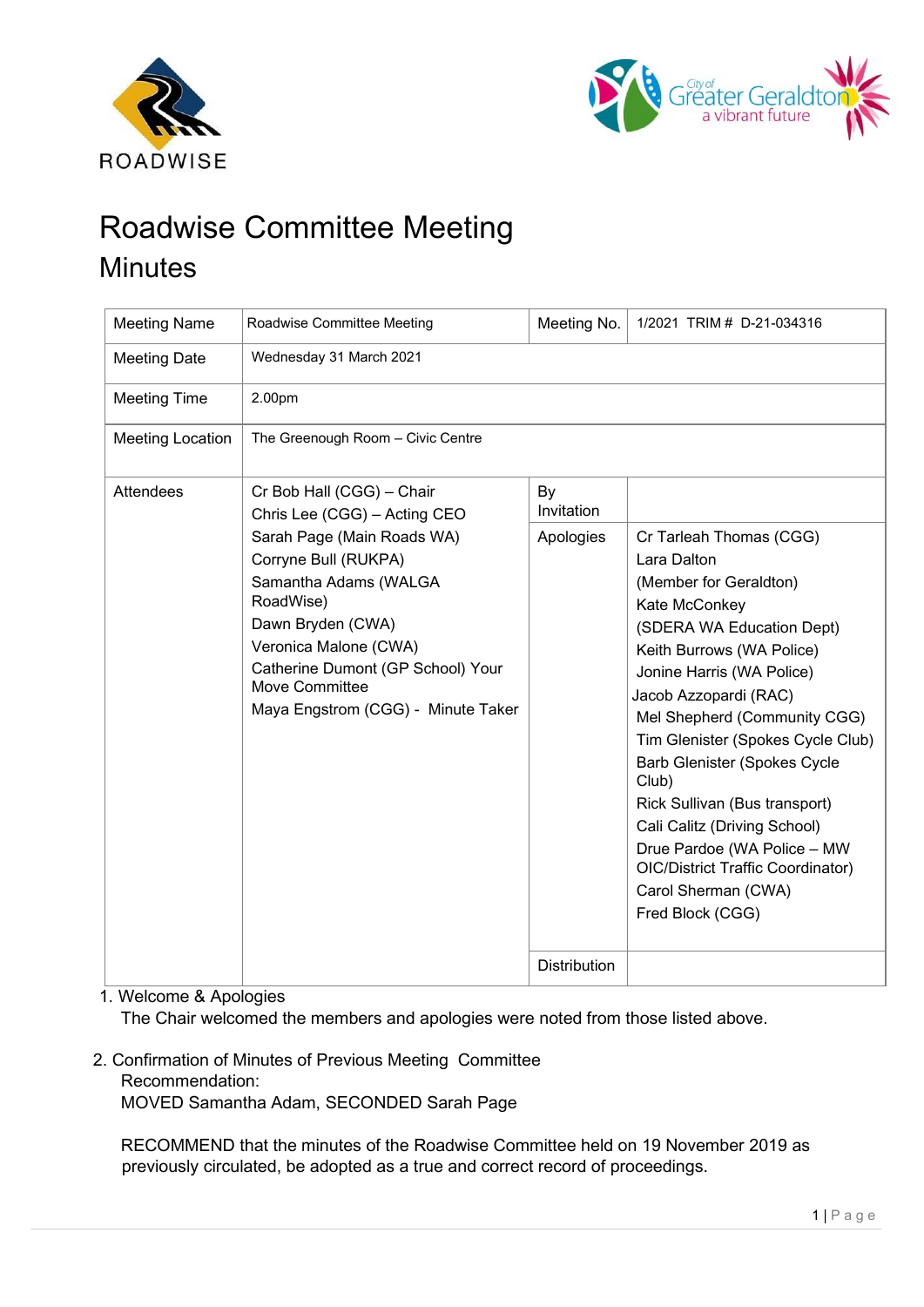# 3. CORRESPONDENCE

3.1 Correspondence Out - Nil<br>3.2 Correspondence In - Still active

3.2 Correspondence In

# 4. AGENCY UPDATES

Roadwise Officer – Samantha Adams

- Funding Sam will be advised when future funding available for Roadwise.
- Presentation given by Sam WALGA Roadwise Program Road Safety Performance Reports – Local Government Roads 2014 – 2018.
- Presentation on crash statistics to provide the Committee why Roadwise look at crash statistics.
- Chris Lee raised the question as to what Roadwise plan to do with these statistics. Sam advised that it would assist in providing education to the community regarding road accidents and safety.
- Lengthy discussion took place as to the purpose of the Committee and where to go from here.

Catherine Dumont suggested having one primary school as a school that promoted and encouraged road wise safety which included walking to, parking further from the school, to not only lessen congestion, but for fitness purposes. Roadwise to possibly work with school P & C committees?

### ACTION: Need to have more community input within the Committee.

City of Greater Geraldton – Chris Lee

- No Issues Maitland/Durlacher finished.
- Cathedral/Sanford currently in progress no issues.

Main Roads WA – Sarah Page

- Sarah suggested that the Committee needs to be community driven which could be achieved through local schools with education on road safety etc.
- Reported that Johnson Street in Utakarra, Main Roads had installed new lighting.
- Brand and Barratt road works have commenced and should be completed in June.
- All other works in after care for now.
- Main Roads and Department of Transport will be located in the same offices in Edward Road soon.

RUKPA – Corrine Bull